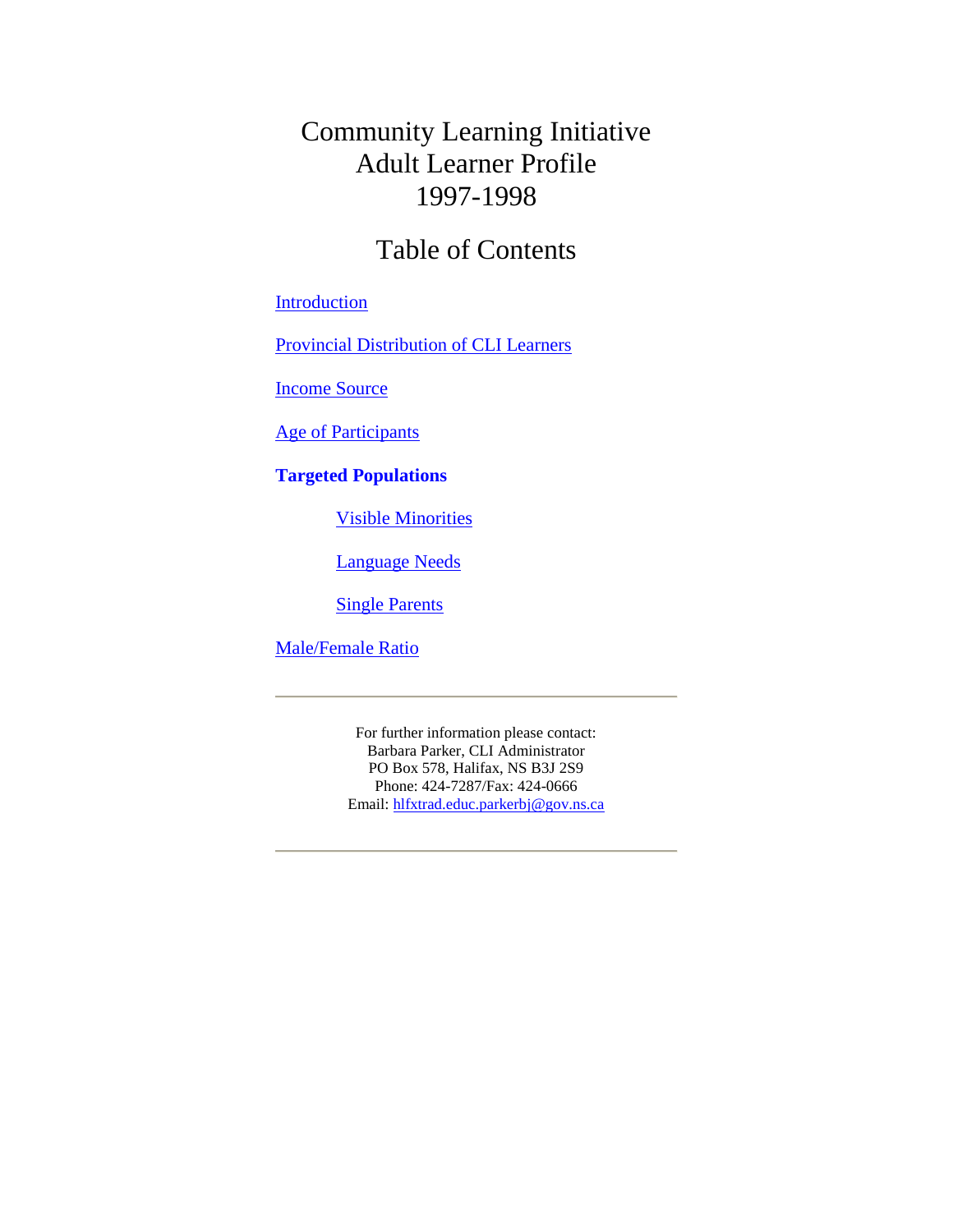### Community Learning Initiative Adult Learner Profile 1997-1998

#### <span id="page-1-0"></span>*Introduction*

The Nova Scotia Community Learning Initiative (CLI) is a province-wide program which provides funding, practitioner training, and supports to 27 community-based Learning Networks. In turn, these Networks offer a wide variety of literacy and upgrading opportunities which target every segment of our society. Adult learners from rural and urban communities, from the Acadian Community, the African-Canadian Community, the Mi'kmaq Community, the Deaf Community, the ESL Community, single mothers on social assistance--from Digby Neck to Terence Bay to Isle Madame- people with literacy issues can seek accessible programming through this Initiative.

The focus of the CLI is on adult learners who are at Levels 1, 2 or 3 of the Nova Scotia Academic Upgrading Curriculum. This corresponds to a basic literacy level up to a grade 10 level. The programs are the result of community needs assessments and are run on either part-time or full-time schedules depending on the needs expressed.

Two distinct program models are used under the CLI. One model employs a tutor coordinator who matches volunteers with adult learners. The tutor coordinator supports, liaises and does ongoing assessments with the matched pairs and targets 15-30 matches. The second model employs a qualified instructor who conducts regular small group or classroom-based sessions. A small group targets between 10-15 adult learners.

In 1997-1998, Participant Registration Forms were distributed to the Learning Networks so that a profile ofthose who are enrolling in these programs could be compiled. 1,128 registration forms were completed from a total of 104 programs.

The data collected reflects the uniqueness of each Network. The province-wide statistics also serve to provide a profile of the adult learners who choose to upgrade their literacy and numeracy levels through the Community Learning Initiative.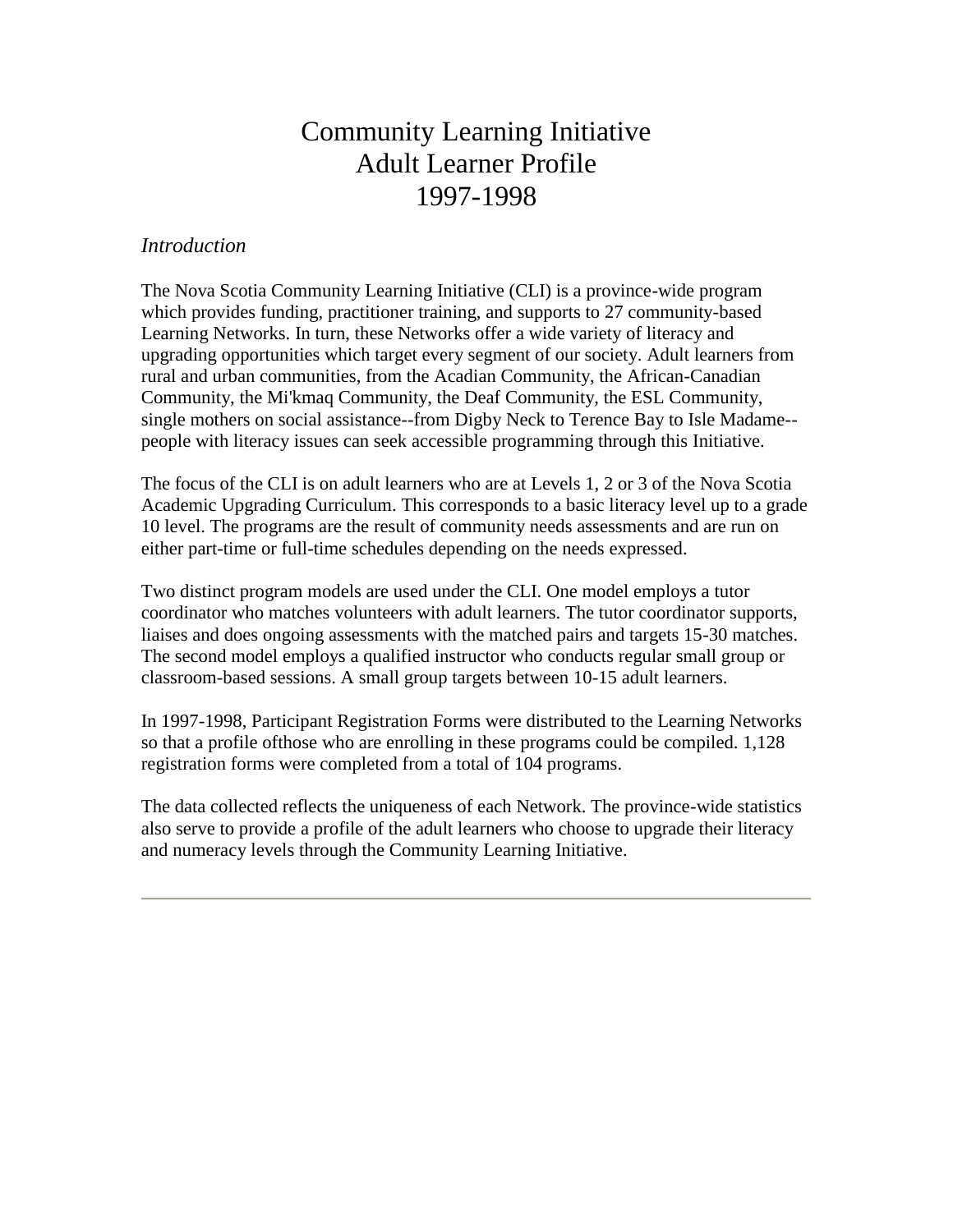## Provincial Distribution of CLl learners

<span id="page-2-0"></span>The following graph indicates the number of Registration Forms which were received from each of the 27 Learning Networks. Since 1997-1998 was the first year that these forms were made mandatory, the participation in this process may not have been complete.

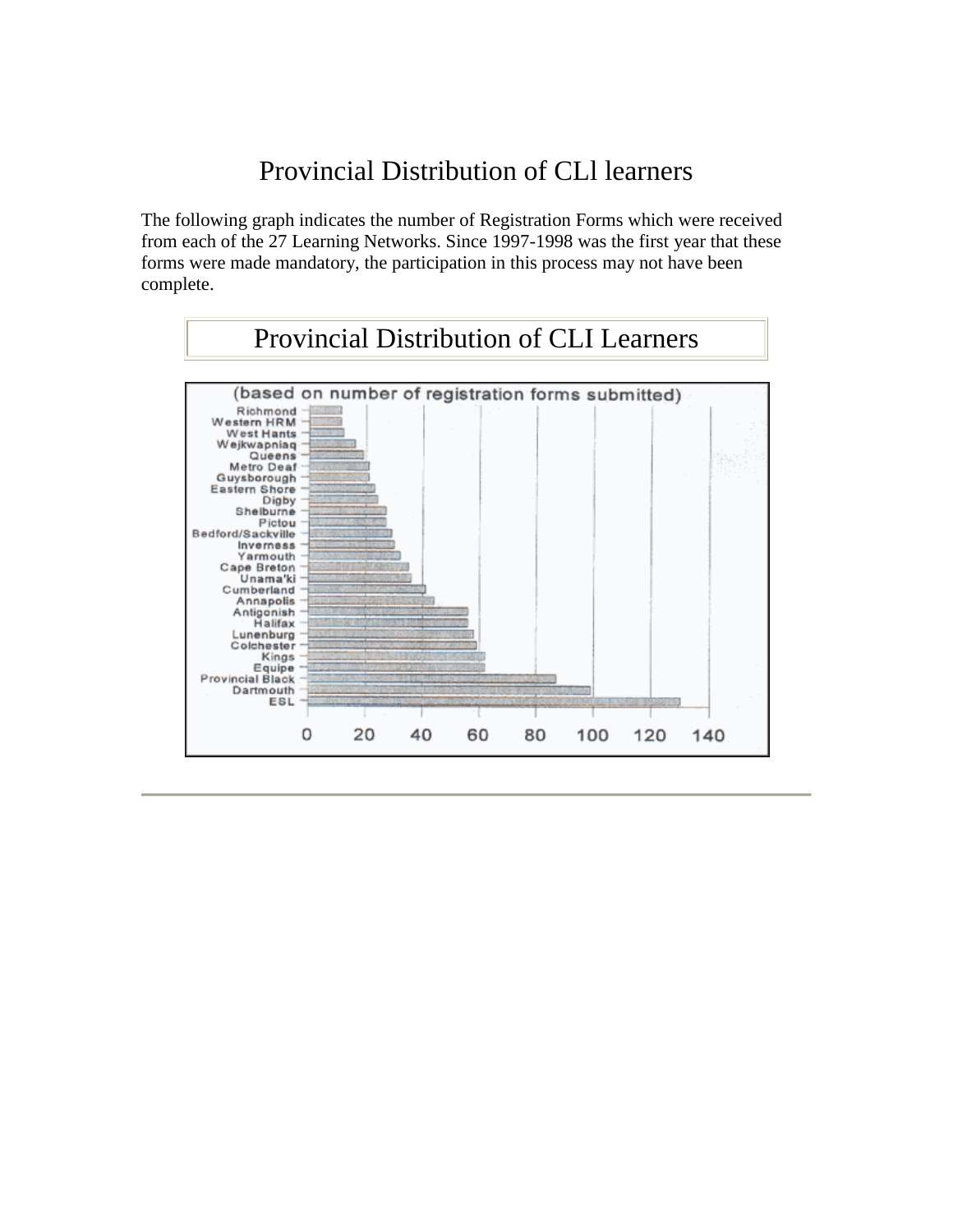## <span id="page-3-0"></span>*Income Source*

The following graph depicts the spread of income between the respondents to the question of "Source of income". A significant number of individuals wrote in *no income source* in response to this question. As a result, 'No income' will be given as a category in the Participant Registration Form in the future. Another frequent write-in referred to parttime or full-time employment. These will also be added to the Form.

Provincially, 47 percent of adult learners who responded to the given categories are on Social Assistance; 9 percent are on Employment Insurance, and 6 percent on Disability Pension. There was a wide variation of income sources from Network to Network. In the Literacy Network Unama'ki, 92 percent of participants noted Social Assistance as their income source while in the *Équipede travail en alphabétisation,* only 10 percent of respondents indicated that they were in receipt ofthese benefits. Very few participants (2 percent) indicated that their income source was The Atlantic Groundfish Strategy (TAGS), with the Yarmouth County Learning Network indicating the highest level at 9 percent. At 48 percent, the Guysborough County Adult Learning Initiative had the highest percentage of Employment Insurance Benefits recipients.

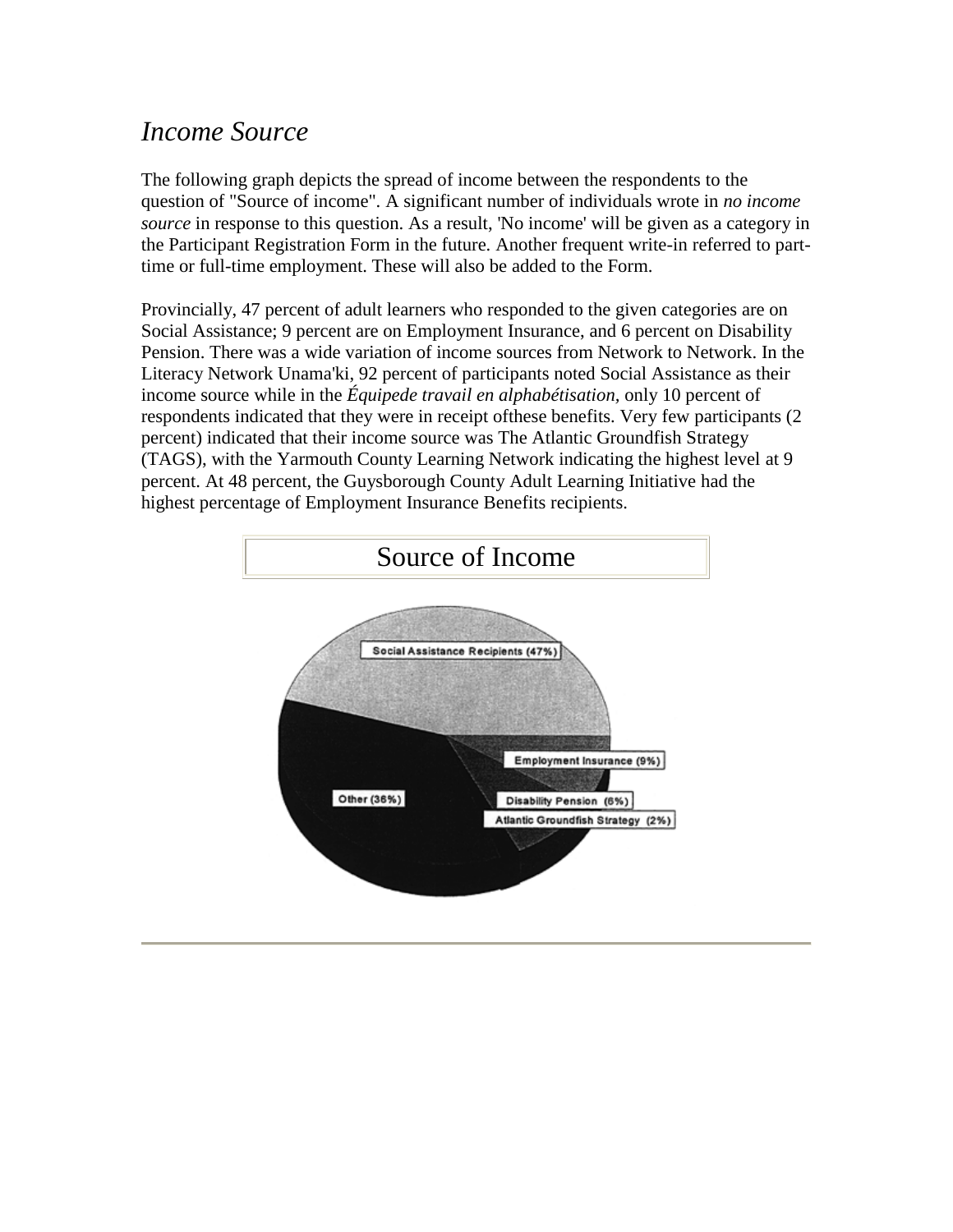# <span id="page-4-0"></span>*Age of Participants*

The age breakdown in the Community Learning Initiative was much more consistent from Network to Network. While the majority ofthose served are between 18 and 39 years of age, the largest single group is youth between the ages of 18 and 29. *Équipe de travail en alphabétisation is* the notable exception with the majority of their learners over 40 years of age, and almost a quarter over 60 years of age.

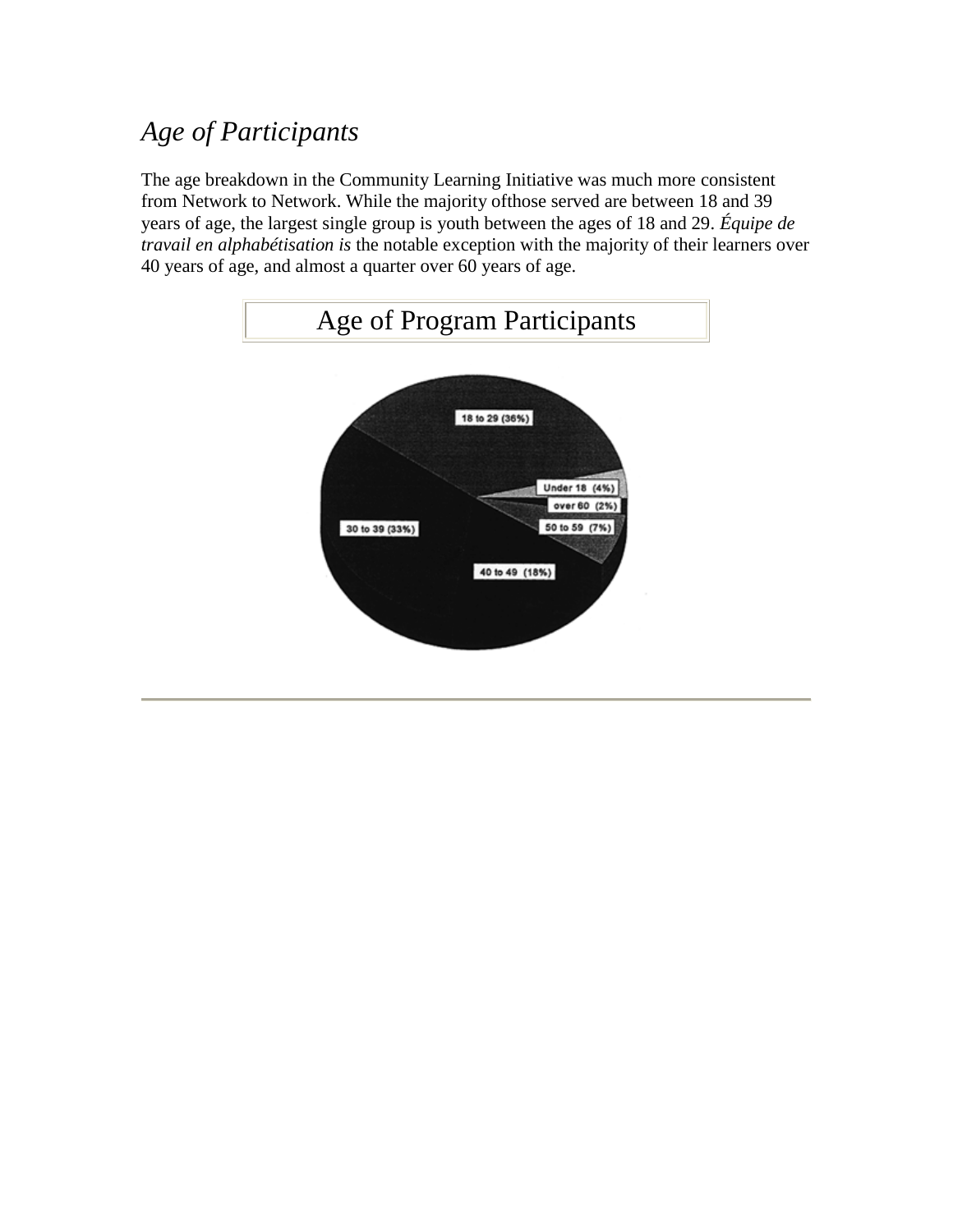## <span id="page-5-0"></span>*Targeted Populations*

#### *Visible Minorities*

Through the Provincial Black Literacy Network, Literacy Network Unama'ki and the Wejkwapniaq Learning Network, the CLI serves the ADican-Canadian and the Mi'kmaq communities, The Provincial Black Literacy Network client profile includes 68 percent involvement of visible minorities, while Unama'ki includes 100 percent involvement, and Wejkwapniaq includes 94 percent involvement,

All CLI Networks have a mandate of inclusivness and this is evidenced in the Network profiles this year, Examples of this mandate at work across the province can been seen through the Halifax Community Learning Network in which 46 percent of the adult learners identified themselves as being members of a visible minority, the Yarmouth County Learning Network in which 38 percent identified themselves as being members of a visible minority and in the Cape Breton Literacy Network where 29 percent identified themselves as such, In all, 31 percent of the adult learners in the CLI identified themselves as being members of a visible minority.

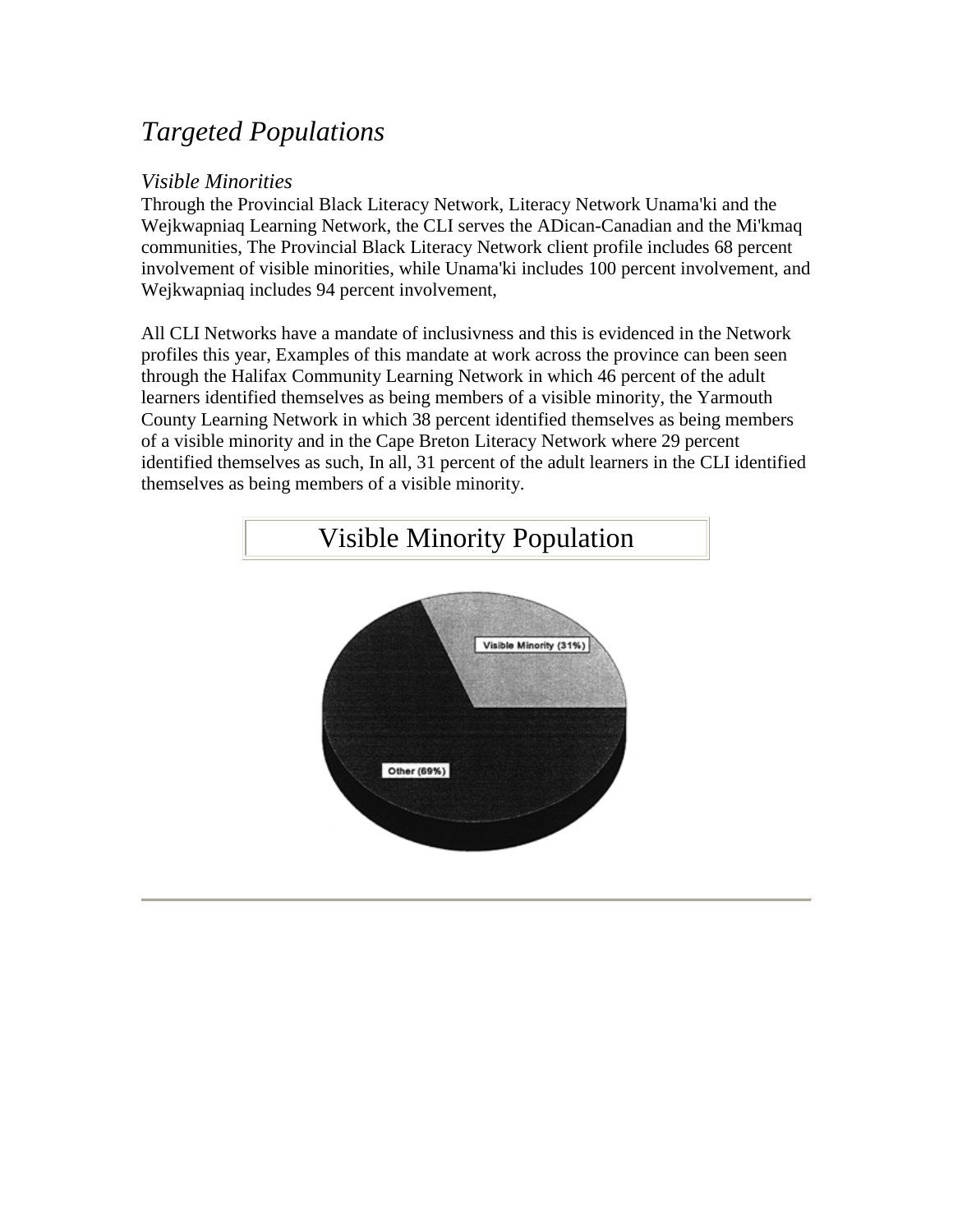### <span id="page-6-0"></span>*Language Needs*

The Nova Scotia ESL Network provides literacy and upgrading programs for those with English as a second language requirements. However, other Networks also contributed to this effort. For example, the Halifax Community Learning Network assisted 23 percent of its participants with this requirement and the Guysborough County Adult Learning Network, 19 percent. Eighty-nine percent ofthe Literacy Network Unama'ki learners identified themselves as speaking English as a second language, as did 19 percent ofthe learners enrolled in the Wejkwapniaq Learning Network. On a provincial scale, 18 percent of those enrolled in CLI programs identified themselves as having English as their second language.

In addition to English, two other languages are used as languages of instruction within the CLI. One percent of CLI learners are receiving instruction through American Sign Language and 5 percent are receiving French first language instruction.

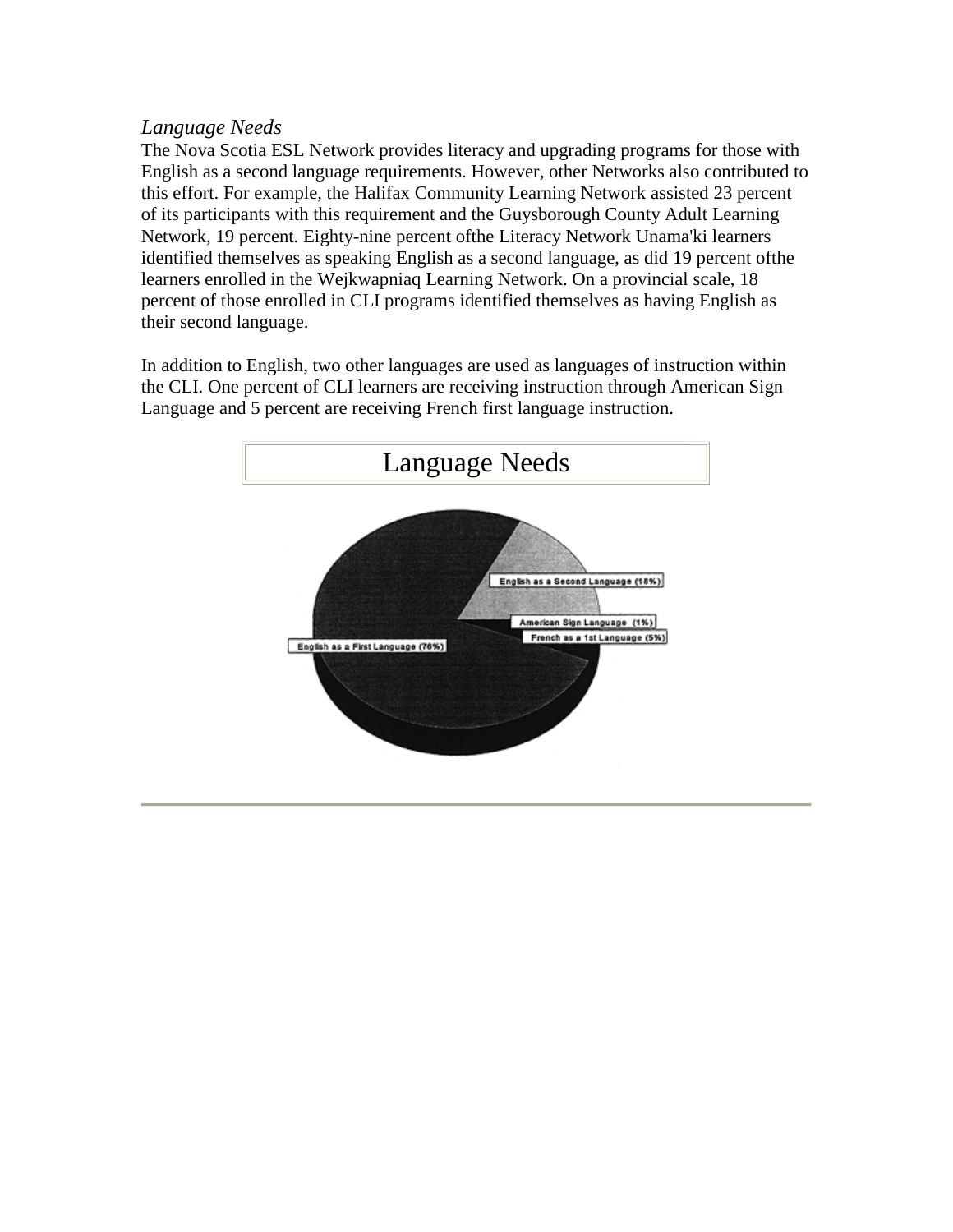### <span id="page-7-0"></span>*Single Parents*

Because literacy impacts on the lives of single parents and their children, the CLI targets this group in its profiling. By providing parents with opportunities to improve their skills, they in turn can improve the lives of their families. Single parents make up 30 percent of the learners under the CLI. Individual Networks, such as Colchester Adult Learning Network registering 51 percent single parents and Digby County Literacy Network registering 63 percent, exceeded the provincial average.